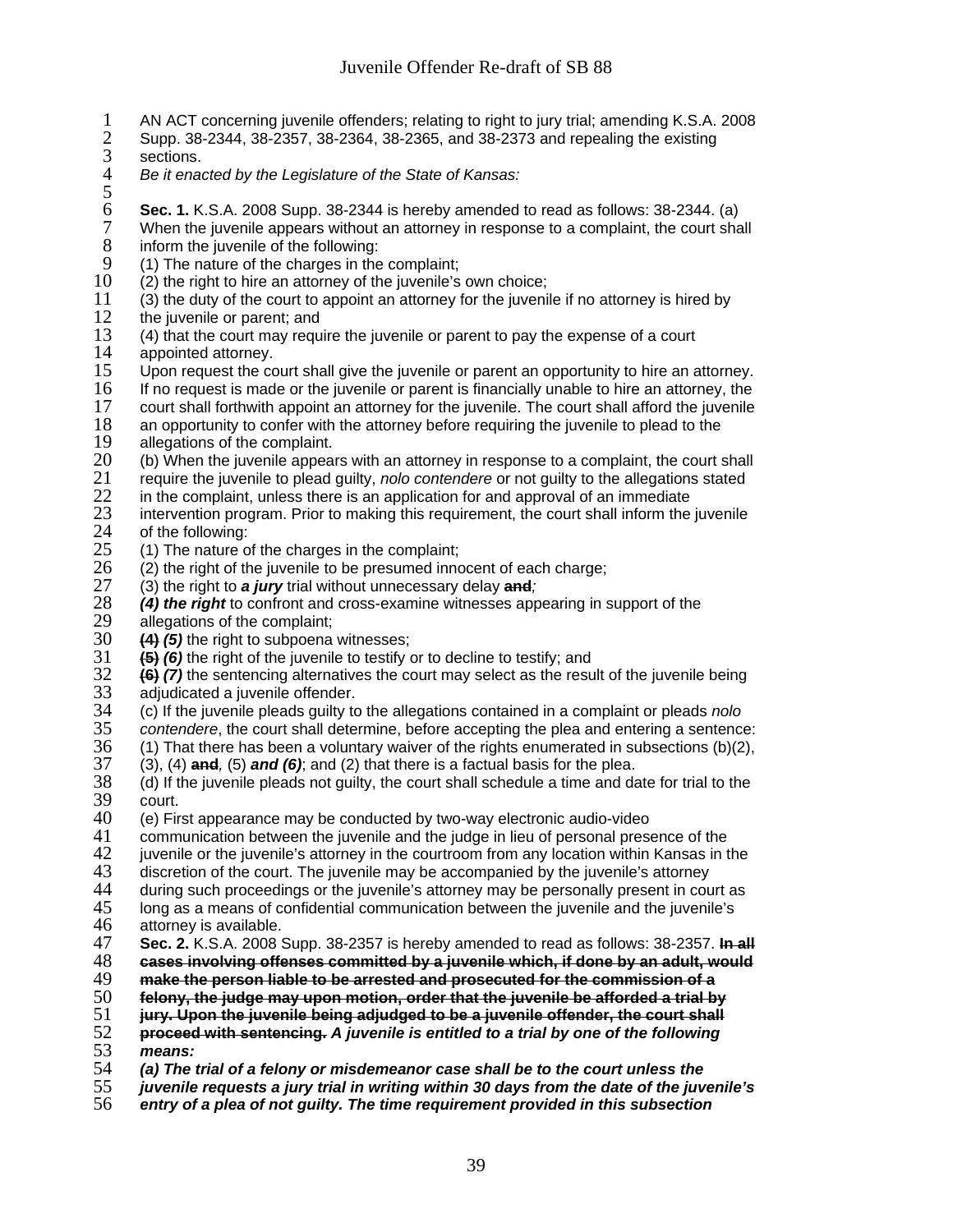- 1 *regarding when a jury trial shall be requested may be waived in the discretion of*
- 2 *the court upon a finding that imposing such time requirement would cause undue*
- 3 *hardship or prejudice to the juvenile.*
- 4 *(1) A jury in a felony case shall consist of 12 members. However the parties may*  5 *agree in writing, at any time before the verdict, with the approval of the court, that*
- 6 *the jury shall consist of any number less than 12.*
- 7 *(2) A jury in a misdemeanor case shall consist of six members.*  8 *(3) When the trial is to a jury, questions of law shall be decided by the court and*
- 9 *issues of fact shall be determined by the jury.*
- 10 *(4) The verdict shall be written, signed by the presiding juror and read by the clerk*
- 11 *to the jury, and an inquiry shall be made whether it is the jury's verdict. If any juror*
- 12 *disagrees, the jury must be sent out again; but if no disagreement is expressed,*
- 13 *and neither party requires the jury to be polled, the verdict is complete and the jury*  14 *discharged from the case.*
- 15 *If the verdict is defective in form only, it may be corrected by the court, with the*  assent of the jury, before it is discharged.
- 17 *(5) Except as otherwise provided by law, the rules and procedures applicable to*
- 18 *jury trials in felony cases shall apply to jury trials in misdemeanor cases.*
- 19 *(b) Trials in the municipal court of a city shall be to the court.*
- 20 *(c) The trial of cigarette or tobacco infraction or traffic infraction cases shall be to*  21 *the court.*
- **Sec. 3.** K.S.A. 2008 Supp. 38-2364 is hereby amended to read as follows: 38-2364. (a) If <br>23 an extended jurisdiction juvenile prosecution results in a guilty plea or finding of guilt, the 23 an extended jurisdiction juvenile prosecution results in a guilty plea or finding of guilt, the 24 court shall:
- 24 court shall:<br>25 (1) Impose 25 (1) Impose one or more juvenile sentences under K.S.A. 2008 Supp. 38-2361, and 26 amendments thereto: and
- 26 amendments thereto; and<br>27 (2) impose an adult crimina
- 27 (2) impose an adult criminal sentence, the execution of which shall be stayed on the 28 condition that the iuvenile offender not violate the provisions of the iuvenile sentence 28 condition that the juvenile offender not violate the provisions of the juvenile sentence and 29 not commit a new offense.
- 29 not commit a new offense.<br> $30$  (b) When it appears that a 30 (b) When it appears that a person sentenced as an extended jurisdiction juvenile has  $31$  violated the one or more conditions of the juvenile sentence or is alleged to have
- 
- 31 violated **the** *one or more* conditions of the juvenile sentence or is alleged to have
- 32 committed a new offense, the court, without notice, may revoke the stay and **probation** 33 *juvenile sentence* and direct that the juvenile offender be immediately taken into custody<br>34 and delivered to the secretary of corrections pursuant to K.S.A. 21-4621, and
- 34 and delivered to the secretary of corrections pursuant to K.S.A. 21-4621, and<br>35 amendments thereto. The court shall notify the juvenile offender and such juv 35 amendments thereto. The court shall notify the juvenile offender and such juvenile
- 36 offender's attorney of record, in writing by personal service, as provided in K.S.A. 60-303,
- 37 and amendments thereto, or certified mail, return receipt requested, of the reasons<br>38 alleged to exist for revocation of the stay of execution of the adult sentence. If the ju
- 38 alleged to exist for revocation of the stay of execution of the adult sentence. If the juvenile
- $39$  offender challenges the reasons, the court shall hold a hearing on the issue at which the  $40$  ivvenile offender is entitled to be heard and represented by counsel.
- 40 juvenile offender is entitled to be heard and represented by counsel.<br>41 After the hearing, if the court finds by **substantial a preponderance**
- 41 After the hearing, if the court finds by **substantial** *a preponderance of the* evidence that
- 42 **the juvenile committed a new offense or violated one or more** conditions of the 43 juvenile's sentence **have been violated**, the court **shall may** revoke the juvenile
- 43 juvenile's sentence **have been violated**, the court **shall** *may* revoke the juvenile
- 44 sentence and order the imposition of the adult sentence previously ordered pursuant to  $45$  subsection (a)(2). Upon such finding, the juvenile's extended jurisdiction status is
- 45 subsection (a)(2). Upon such finding, the juvenile's extended jurisdiction status is<br>46 terminated, and juvenile court jurisdiction is terminated. The ongoing jurisdiction fo
- 46 terminated, and juvenile court jurisdiction is terminated. The ongoing jurisdiction for any<br>47 adult sanction, other than the commitment to the department of corrections, is with the
- 47 adult sanction, other than the commitment to the department of corrections, is with the 48 adult court. The juvenile offender shall be credited for time served in a juvenile
- 48 adult court. The juvenile offender shall be credited for time served in a juvenile<br>49 correctional or detention facility on the juvenile sentence as service on any autl
- 49 correctional or detention facility on the juvenile sentence as service on any authorized<br>50 adult sanction. adult sanction.
- 51 (c) Upon becoming 18 years of age, any juvenile who has been sentenced pursuant to 52 subsection (a) and is serving the juvenile sentence, may move for a court hearing to
- 
- 52 subsection (a) and is serving the juvenile sentence, may move for a court hearing to<br>53 review the sentence. If the sentence is continued, the court shall set a date of further 53 review the sentence. If the sentence is continued, the court shall set a date of further 54 review in no later than 36 months. 54 review in no later than 36 months.<br>55 **Sec. 4.** K.S.A. 2008 Supp. 38-236
- 55 **Sec. 4.** K.S.A. 2008 Supp. 38-2365 is hereby amended to read as follows: 38-2365. (a)
- When a juvenile offender has been placed in the custody of the commissioner, the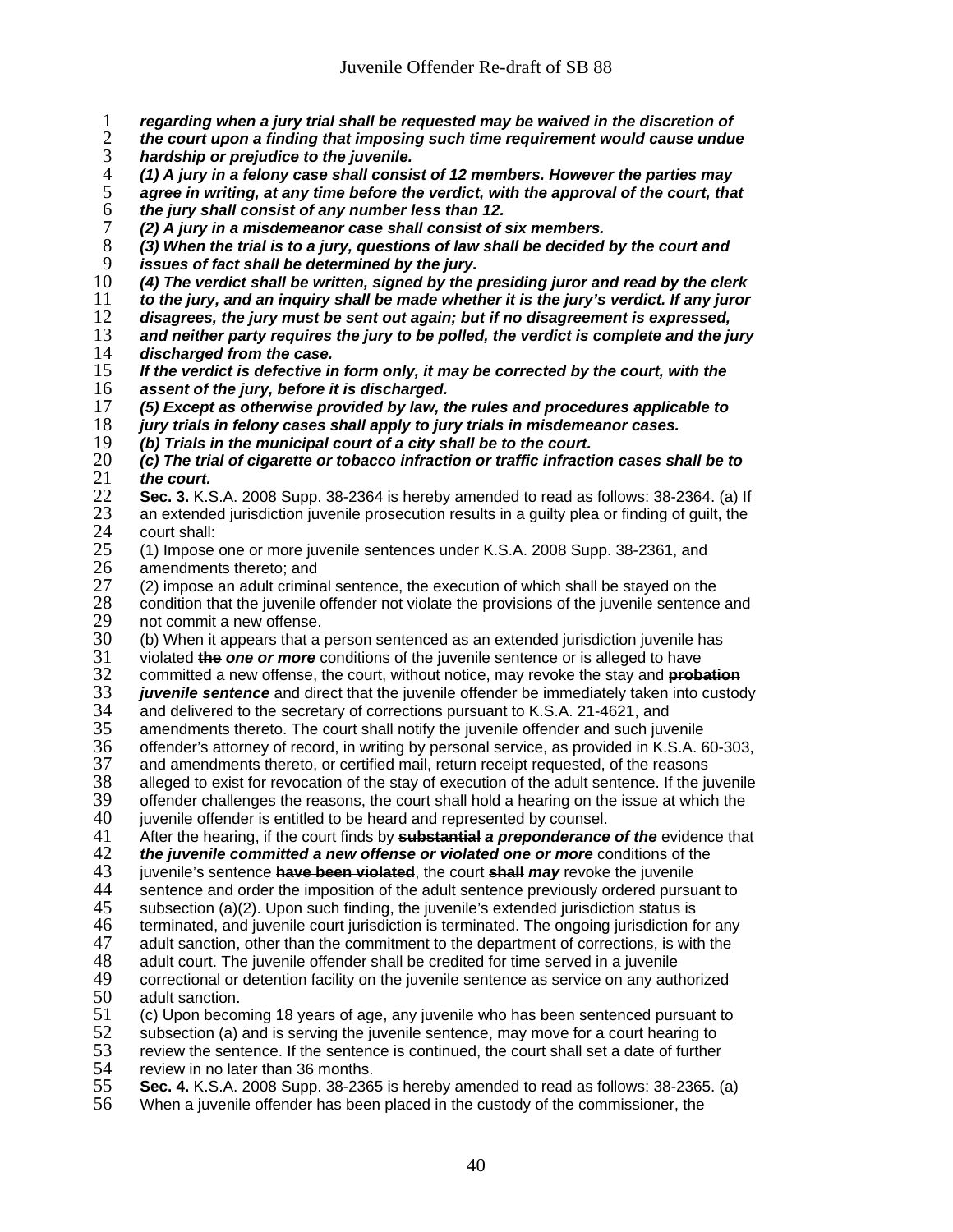1 commissioner shall have a reasonable time to make a placement. If the juvenile offender<br>2 has not been placed, any party who believes that the amount of time elapsed without

- 2 has not been placed, any party who believes that the amount of time elapsed without 3 placement has exceeded a reasonable time may file a motion for review with the cour
- 3 placement has exceeded a reasonable time may file a motion for review with the court. In<br>4 determining what is a reasonable amount of time, matters considered by the court shall
- 4 determining what is a reasonable amount of time, matters considered by the court shall<br>5 include, but not be limited to, the nature of the underlying offense, efforts made for
- 5 include, but not be limited to, the nature of the underlying offense, efforts made for<br>6 placement of the juvenile offender and the availability of a suitable placement. The
- 6 placement of the juvenile offender and the availability of a suitable placement. The commissioner shall notify the court and the juvenile offender's, the juvenile's att
- 7 commissioner shall notify the court **and the juvenile offender's***, the juvenile's attorney*
- 8 *of record and the juvenile's* parent, in writing, of the initial placement and any
- 9 subsequent change of placement as soon as the placement has been accomplished. The<br>10 notice to the juvenile offender's parent shall be sent to such parent's last known address
- 10 notice to the juvenile offender's parent shall be sent to such parent's last known address 1<br>11 or addresses. The court shall have no power to direct a specific placement by the
- 11 or addresses. The court shall have no power to direct a specific placement by the 12 commissioner, but may make recommendations to the commissioner. The commi
- 12 commissioner, but may make recommendations to the commissioner. The commissioner<br>13 may place the juvenile offender in an institution operated by the commissioner, a youth 13 may place the juvenile offender in an institution operated by the commissioner, a youth 14 residential facility or any other appropriate placement. If the court has recommended an
- 14 residential facility or any other appropriate placement. If the court has recommended an <br>15 out-of-home placement, the commissioner may not return the iuvenile offender to the 15 out-of-home placement, the commissioner may not return the juvenile offender to the 16 home from which removed without first notifying the court of the plan. home from which removed without first notifying the court of the plan.
- 
- 17 (b) If a juvenile is in the custody of the commissioner, the commissioner shall prepare 18 and present a permanency plan at sentencing or within 30 days thereafter. If a
- 18 and present a permanency plan at sentencing or within 30 days thereafter. If a<br>19 permanency plan is already in place under a child in need of care proceeding, t
- 19 permanency plan is already in place under a child in need of care proceeding, the court <br>20 may adopt the plan under the present proceeding. The written permanency plan shall
- 20 may adopt the plan under the present proceeding. The written permanency plan shall<br>21 provide for reintegration of the juvenile into such juvenile's family or, if reintegration is 21 provide for reintegration of the juvenile into such juvenile's family or, if reintegration is not<br>22 a viable alternative, for other permanent placement of the juvenile. Reintegration may not
- 22 a viable alternative, for other permanent placement of the juvenile. Reintegration may not  $23$  be a viable alternative when: (1) The parent has been found by a court to have committed
- 23 be a viable alternative when: (1) The parent has been found by a court to have committed<br>24 murder in the first degree, K.S.A. 21-3401, and amendments thereto, murder in the
- 24 murder in the first degree, K.S.A. 21-3401, and amendments thereto, murder in the
- 25 second degree, K.S.A. 21-3402, and amendments thereto, capital murder, K.S.A. 21-<br>26 3439, and amendments thereto, voluntary manslaughter, K.S.A. 21-3403, and
- 26 3439, and amendments thereto, voluntary manslaughter, K.S.A. 21-3403, and 27 amendments thereto, of a child or violated a law of another state which prohibits such 28 murder or manslaughter of a child:
- 28 murder or manslaughter of a child;<br>29 (2) the parent aided or abetted, atte 29 (2) the parent aided or abetted, attempted, conspired or solicited to commit such murder<br>30 or voluntary manslaughter of a child;  $30$  or voluntary manslaughter of a child;<br> $31$  (3) the parent committed a felony bat
- $31$  (3) the parent committed a felony battery that resulted in bodily injury to the juvenile who  $32$  is the subject of this proceeding or another child; 32 is the subject of this proceeding or another child;<br>33 (4) the parent has subjected the juvenile who is the
- 33 (4) the parent has subjected the juvenile who is the subject of this proceeding or another 34 child to aggravated circumstances as defined in K.S.A. 38-1502, and amendments
- 34 child to aggravated circumstances as defined in K.S.A. 38-1502, and amendments thereto;  $35$  thereto;<br> $36$  (5) the p
- 36 (5) the parental rights of the parent to another child have been terminated involuntarily; or 37 (6) the juvenile has been in extended out-of-home placement as defined in K.S.A. 2008
- 37 (6) the juvenile has been in extended out-of-home placement as defined in K.S.A. 2008
- 38 Supp. 38-2202, and amendments thereto. 39 (c) If the juvenile is placed in the custody of the commissioner, the plan shall be prepared 40 and submitted by the commissioner. If the juvenile is placed in the custody of a facility or 40 and submitted by the commissioner. If the juvenile is placed in the custody of a facility or 41 person other than the commissioner, the plan shall be prepared and submitted by a court
- $41$  person other than the commissioner, the plan shall be prepared and submitted by a court  $42$  services officer. If the permanency goal is reintegration into the family, the permanency
- 42 services officer. If the permanency goal is reintegration into the family, the permanency<br>43 plan shall include measurable objectives and time schedules for reintegration.
- 43 plan shall include measurable objectives and time schedules for reintegration.<br>44 (d) During the time a juvenile remains in the custody of the commissioner, the
- 44 (d) During the time a juvenile remains in the custody of the commissioner, the 45 commissioner shall submit to the court, at least every six months, a written rep
- 45 commissioner shall submit to the court, at least every six months, a written report of the 46 progress being made toward the goals of the permanency plan submitted pursuant to
- 46 progress being made toward the goals of the permanency plan submitted pursuant to  $47$  subsections (b) and (c) and the specific actions taken to achieve the goals of the
- 47 subsections (b) and (c) and the specific actions taken to achieve the goals of the 48 spermanency plan. If the juvenile is placed in foster care, the court may request the
- 48 permanency plan. If the juvenile is placed in foster care, the court may request the foster<br>49 parent to submit to the court, at least every six months, a report in regard to the juvenile's
- 49 parent to submit to the court, at least every six months, a report in regard to the juvenile's 450 adjustment, progress and condition. Such report shall be made a part of the juvenile's
- adjustment, progress and condition. Such report shall be made a part of the juvenile's
- 51 court social file. The court shall review the plan submitted by the commissioner and the<br>52 report, if any, submitted by the foster parent and determine whether reasonable efforts
- 52 report, if any, submitted by the foster parent and determine whether reasonable efforts<br>53 and progress have been made to achieve the goals of the permanency plan. If the cour
- 53 and progress have been made to achieve the goals of the permanency plan. If the court 54 determines that progress is inadequate or that the permanency plan is no longer viable,
- 54 determines that progress is inadequate or that the permanency plan is no longer viable,  $55$  the court shall hold a hearing pursuant to subsection (e). the court shall hold a hearing pursuant to subsection (e).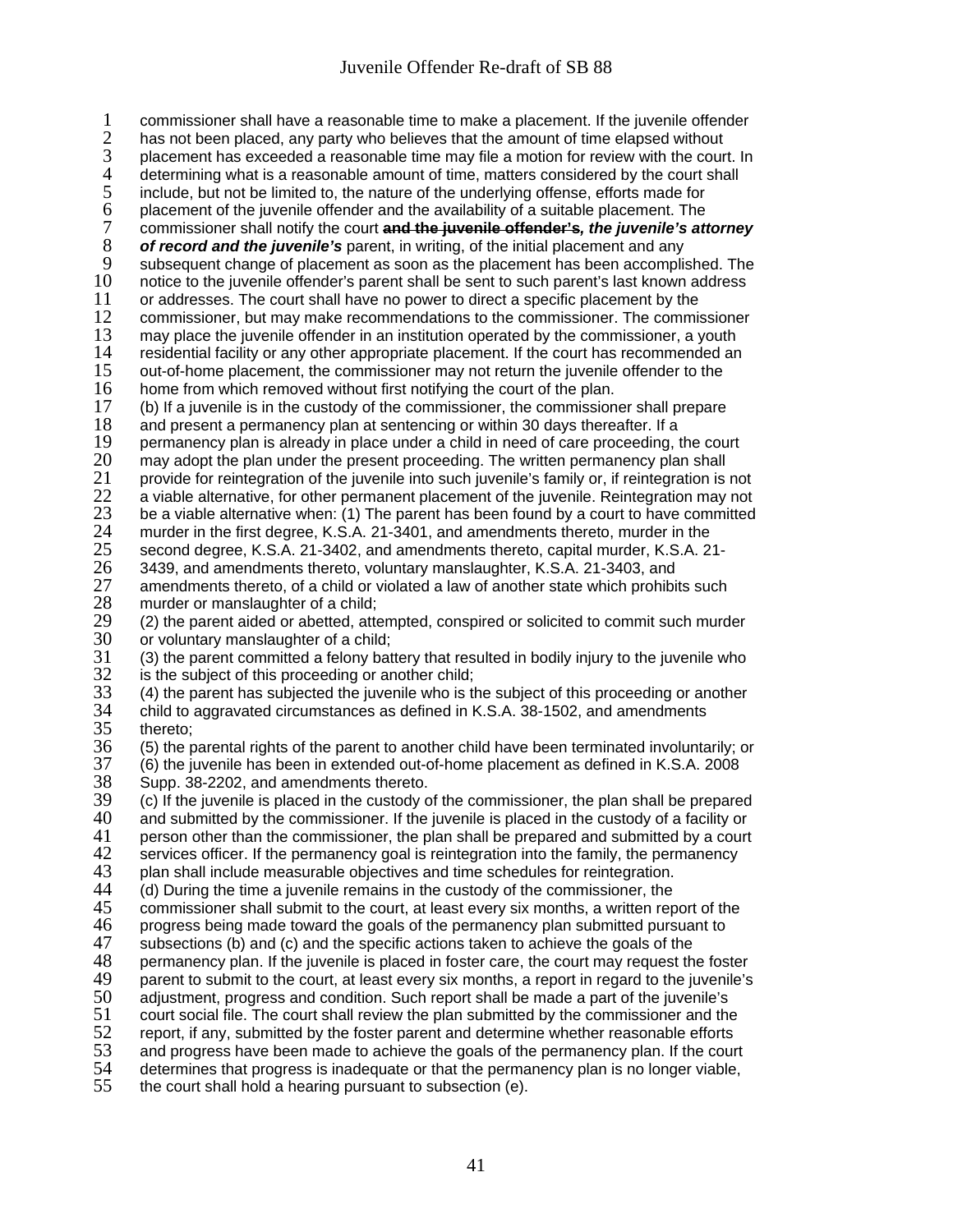1 (e) When the commissioner has custody of the juvenile, a permanency hearing shall be 2 held no more than 12 months after the juvenile is first placed outside such juvenile's<br>3 home and at least every 12 months thereafter. Juvenile offenders who have been in 3 home and at least every 12 months thereafter. Juvenile offenders who have been in<br>4 extended out-of-home placement shall be provided a permanency hearing within 30 4 extended out-of-home placement shall be provided a permanency hearing within 30 days of a request from the commissioner. The court may appoint a *guardian ad litem* to 5 of a request from the commissioner. The court may appoint a *guardian ad litem* to 6 represent the juvenile offender at the permanency hearing. At each hearing, the court 7 shall make a written finding whether reasonable efforts have been made to accomplish<br>8 the permanency goal and whether continued out-of-home placement is necessary for th 8 the permanency goal and whether continued out-of-home placement is necessary for the iuvenile's safety. 9 juvenile's safety.<br>10 (f) Whenever a he 10 (f) Whenever a hearing is required under subsection (e), the court shall notify all<br>11 interested parties of the hearing date, the commissioner, foster parent and pread 11 interested parties of the hearing date, the commissioner, foster parent and preadoptive<br>12 parent or relatives providing care for the iuvenile and hold a hearing. Individuals receivi 12 parent or relatives providing care for the juvenile and hold a hearing. Individuals receiving<br>13 notice pursuant to this subsection shall not be made a party to the action solely on the 13 notice pursuant to this subsection shall not be made a party to the action solely on the 14 basis of this notice and opportunity to be heard. After providing the persons receiving 14 basis of this notice and opportunity to be heard. After providing the persons receiving<br>15 onotice an opportunity to be heard, the court shall determine whether the iuvenile's nee 15 notice an opportunity to be heard, the court shall determine whether the juvenile's needs<br>16 are being adequately met: whether services set out in the permanency plan necessary for are being adequately met; whether services set out in the permanency plan necessary for 17 the safe return of the juvenile have been made available to the parent with whom<br>18 reintegration is planned; and whether reasonable efforts and progress have been 18 reintegration is planned; and whether reasonable efforts and progress have been made<br>19 to achieve the goals of the permanency plan. 19 to achieve the goals of the permanency plan.<br>20 (q) If the court finds reintegration continues to  $20$  (g) If the court finds reintegration continues to be a viable alternative, the court shall  $21$  determine whether and, if applicable, when the juvenile will be returned to the parent

21 determine whether and, if applicable, when the juvenile will be returned to the parent. The  $22$  court may rescind any of its prior dispositional orders and enter any dispositional order 22 court may rescind any of its prior dispositional orders and enter any dispositional order  $23$  authorized by this code or may order that a new plan for the reintegration be prepared

23 authorized by this code or may order that a new plan for the reintegration be prepared<br>24 and submitted to the court. If reintegration cannot be accomplished as approved by the

24 and submitted to the court. If reintegration cannot be accomplished as approved by the 25 court, the court shall be informed and shall schedule a hearing pursuant to subsection

- 25 court, the court shall be informed and shall schedule a hearing pursuant to subsection<br>26 (h). No such hearing is required when the parent voluntarily relinguishes parental rights
- 26 (h). No such hearing is required when the parent voluntarily relinquishes parental rights  $27$  or agree(s) to appointment of a permanent quardian. 27 or agree*(s)* to appointment of a permanent guardian.

28 (h) When the court finds any of the following conditions exist, the county or district 29 attorney or the county or district attorney's designee shall file a petition alleging the

29 attorney or the county or district attorney's designee shall file a petition alleging the<br>30 juvenile to be a child in need of care and requesting termination of parental rights

30 juvenile to be a child in need of care and requesting termination of parental rights

31 pursuant to the Kansas code for care of children: (1) The court determines that<br>32 reintegration is not a viable alternative and either adoption or permanent guardi-

32 reintegration is not a viable alternative and either adoption or permanent guardianship<br>33 might be in the best interests of the juvenile; 33 might be in the best interests of the juvenile;<br>34 (2) the goal of the permanency plan is reinter

34 (2) the goal of the permanency plan is reintegration into the family and the court 35 determines after 12 months from the time such plan is first submitted that progre 35 determines after 12 months from the time such plan is first submitted that progress is

36 inadequate; or<br>37 (3) the iuvenile 37 (3) the juvenile has been in out-of-home placement for a cumulative total of 15 of the last 38 22 months, excluding trial home visits and juvenile in runaway status.

38 22 months, excluding trial home visits and juvenile in runaway status.<br>39 Nothing in this subsection shall be interpreted to prohibit termination o 39 Nothing in this subsection shall be interpreted to prohibit termination of parental rights <br>40 prior to the expiration of 12 months.

40 prior to the expiration of 12 months.<br>41 (i) A petition to terminate parental rig

41 (i) A petition to terminate parental rights is not required to be filed if one of the following<br>42 exceptions is documented to exist: (1) The iuvenile is in a stable placement with relative 42 exceptions is documented to exist:  $(1)$  The juvenile is in a stable placement with relatives;<br>43  $(2)$  services set out in the case plan necessary for the safe return of the juvenile have not

43 (2) services set out in the case plan necessary for the safe return of the juvenile have not 44 been made available to the parent with whom reintegration is planned; or (3) there are

44 been made available to the parent with whom reintegration is planned; or (3) there are<br>45 one or more documented reasons why such filing would not be in the best interests of t

45 one or more documented reasons why such filing would not be in the best interests of the 46 iuvenile. Documented reasons may include, but are not limited to: The juvenile has close

46 juvenile. Documented reasons may include, but are not limited to: The juvenile has close

47 emotional bonds with a parent which should not be broken; the juvenile is 14 years of age<br>48 or older and, after advice and counsel, refuses to be adopted; insufficient grounds exist

48 or older and, after advice and counsel, refuses to be adopted; insufficient grounds exist 49 for termination of parental rights: the inversile is an unaccompanied refugee minor: or

49 for termination of parental rights; the juvenile is an unaccompanied refugee minor; or<br>50 there are international legal or compelling foreign policy reasons precluding termination there are international legal or compelling foreign policy reasons precluding termination of

51 parental rights.<br>52 **Sec. 5.** K.S.A.

52 **Sec. 5.** K.S.A. 2008 Supp. 38-2373 is hereby amended to read as follows: 38-2373. (a)

53 *Actions by the court.* (1) When a juvenile offender has been committed to a juvenile 54 correctional facility, the clerk of the court shall forthwith notify the commissioner of the<br>55 commitment and provide the commissioner with a certified copy of the complaint, the

55 commitment and provide the commissioner with a certified copy of the complaint, the<br>56 journal entry of the adjudication and sentencing. The court shall provide those items f

journal entry of the adjudication and sentencing. The court shall provide those items from